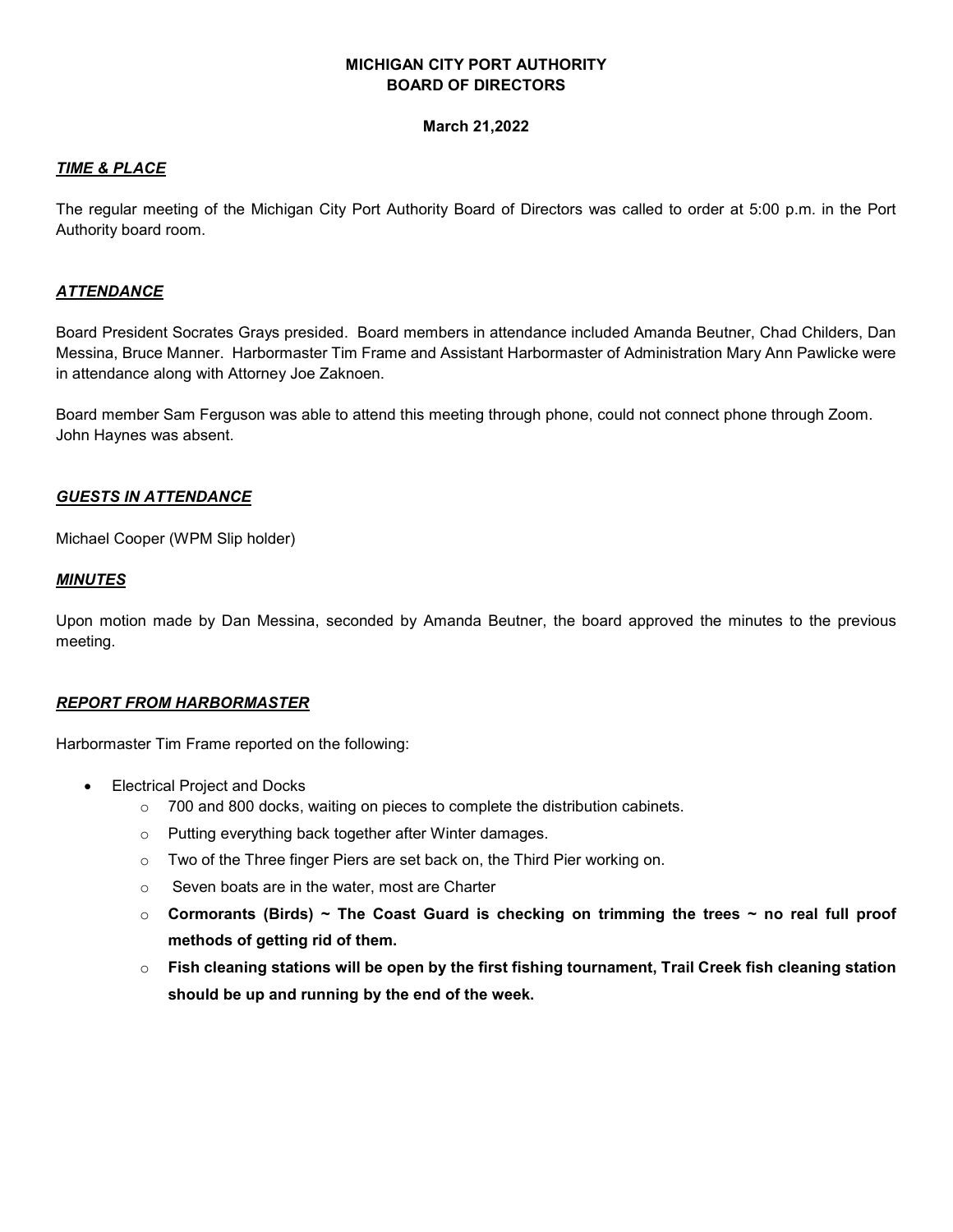## *REPORT FROM ASSISTANT HARBORMASTER*

Assistant Harbormaster of Administration reported on the following:

- Stickers will be done April 1.
- Payments online billing and payments.

## *COMMITTEE REPORTS*

- **1.** On behalf of the *Budget and Financial Oversight Committee***,** Mr. Ferguson reviewed two dockets that needed to be signed.
- **2.** January 24, 2022 Claims Docket

| <b>Port Authority</b> | 14,739.85<br>SS. |
|-----------------------|------------------|
| Port Authority EFT    | \$.<br>0.00      |
| Capital               | \$146,093.24     |
|                       |                  |

Total Claims \$ 160,833.09

 Upon motion made by Dan Messina, seconded by Chad Childers, the board unanimously approved all bills to be paid.

- **3.** On behalf of the *Port Operations, Mr. Gray had nothing to report.*
- **4.** On behalf of the *Boater Communications and Special Events Committee,* Dock representatives' meetings were set up for this summer. They will meet June 11, 2022; July 9, 2022; August 13, 2022;
- **5.** On behalf of the *Master Planning and Special Projects Committee,*  had nothing to report.
- **6.** On behalf of the *Advertising and Public Relations Committee,* Amanda Beutner reported that she is going to meet with Terry and to discuss exactly what he needs help with money, sponsorship, workers.

# *REPORT FROM THE ATTORNEY*

Attorney Zaknoen reported on the following:

•Memorandum Proposed Blue Chip Property Donation/Owners Obligation: See attached Memorandum.

•Acceptance of the property would require us to follow the preexisting DNR requirements.

•We would need numbers on fixing, maintaining, and securing the property, within a reasonable budget and insurance.

## *NEW BUSINESS*

There was no new business to discuss during this meeting.